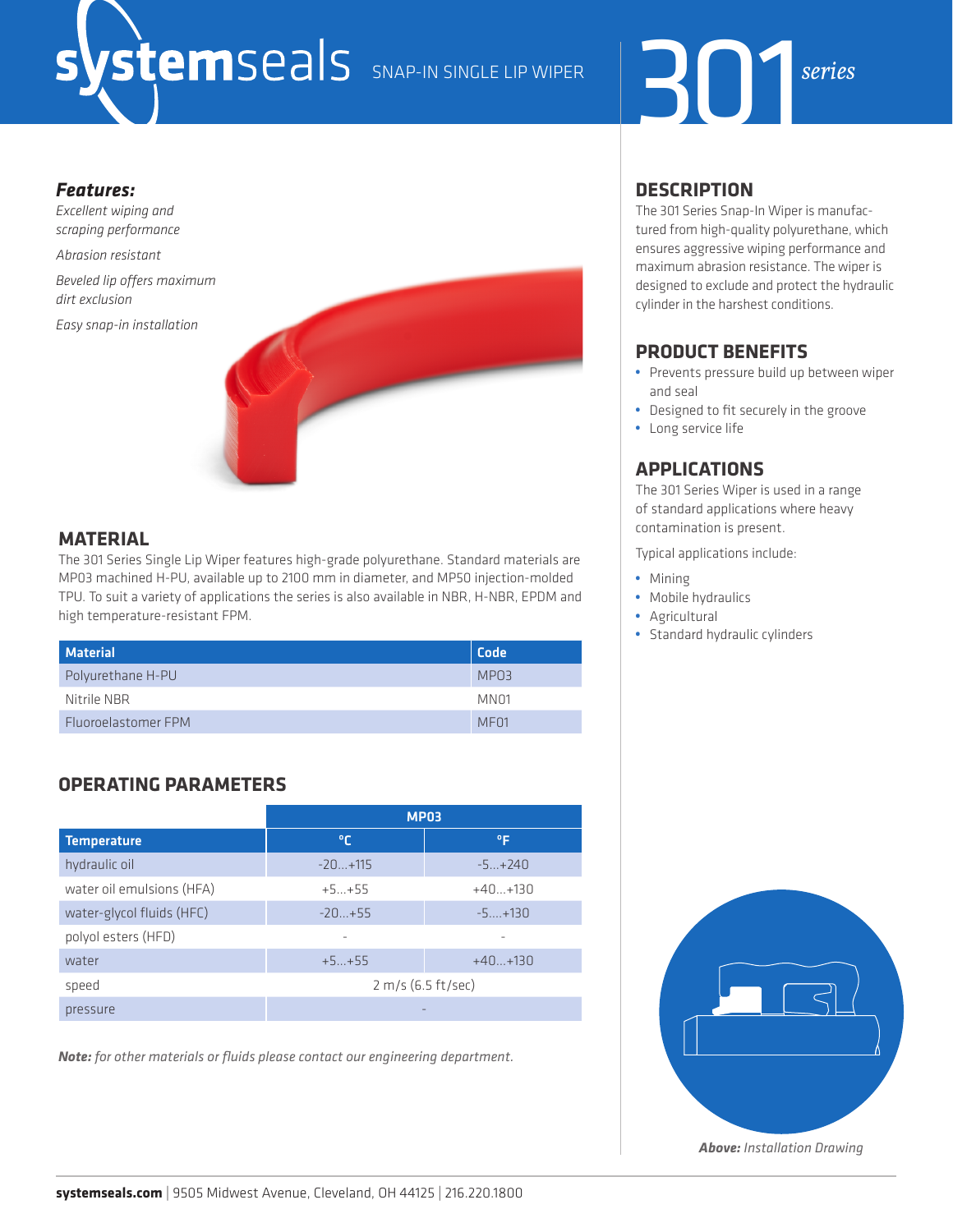

**DESIGN GUIDELINES**



### **METRIC SERIES**

|          | <b>Rod Diameter d</b> | B.   | ØD       | ØD1      | $1 + 0.20$ | Ŧ     | R <sub>1</sub> | L1                | R <sub>2</sub> |
|----------|-----------------------|------|----------|----------|------------|-------|----------------|-------------------|----------------|
| Series 1 | up to 42.00 mm        | 4.00 | $+8.00$  | $+6.00$  | 4.00       | 7.00  | 0.30           | 1.00              | 0.50           |
| Series 2 | up to 42.00 mm        | 4.00 | $+8.00$  | $+5.50$  | 5.00       | 7.80  | 0.30           | 1.00              | 0.50           |
| Series 3 | up to 70.00 mm        | 5.00 | $+10.00$ | $+7.00$  | 6.30       | 9.00  | 0.30           | 1.00              | 0.50           |
| Series 4 | up to 175.00 mm       | 6.00 | $+12.00$ | $+9.00$  | 5.50       | 10.00 | 0.30           | 1.50              | 0.50           |
| Series 5 | up to 250.00 mm       | 7.50 | $+15.00$ | $+10.00$ | 9.50       | 13.00 | 0.30           | 1.50 <sub>1</sub> | 0.50           |

### **INCH SERIES**

|                     | <b>Rod Diameter d</b> | B.    | ØD       | ØD1      | $1 + 0.008$ | н     | R <sub>1</sub> | L1    | R <sub>2</sub> |
|---------------------|-----------------------|-------|----------|----------|-------------|-------|----------------|-------|----------------|
| Series <sub>1</sub> | up to $1.654$ in      | 0.157 | $+0.315$ | $+0.236$ | 0.157       | 0.276 | 0.012          | 0.039 | 0.020          |
| Series 2            | up to 1.654 in        | 0.157 | $+0.315$ | $+0.217$ | 0.197       | 0.307 | 0.012          | 0.039 | 0.020          |
| Series 3            | up to 2.756 in        | 0.197 | $+0.394$ | $+0.276$ | 0.248       | 0.354 | 0.012          | 0.039 | 0.020          |
| Series 4            | up to 6.890 in        | 0.236 | $+0.472$ | $+0.354$ | 0.217       | 0.394 | 0.012          | 0.059 | 0.020          |
| Series 5            | up to 9.843           | 0.295 | $+0.591$ | $+0.394$ | 0.374       | 0.512 | 0.012          | 0.059 | 0.020          |

*Note: for a complete list of available sizes please refer to the System Seals online product catalogue at www.systemseals.com.*

## **SURFACE FINISH**

| <b>Surface roughness</b> | Ra               | Rt               | <b>RMS</b>     |  |  |
|--------------------------|------------------|------------------|----------------|--|--|
| Sliding surface          | $\leq$ 0.3 µm    | $\leq$ 3 $\mu$ m | 8 RMS          |  |  |
| Surface of groove I.D.   | $\leq$ 1.8 µm    | $\leq 10 \mu m$  | 64 RMS         |  |  |
| Sides of groove          | $\leq$ 3 $\mu$ m | $≤16$ µm         | <b>125 RMS</b> |  |  |